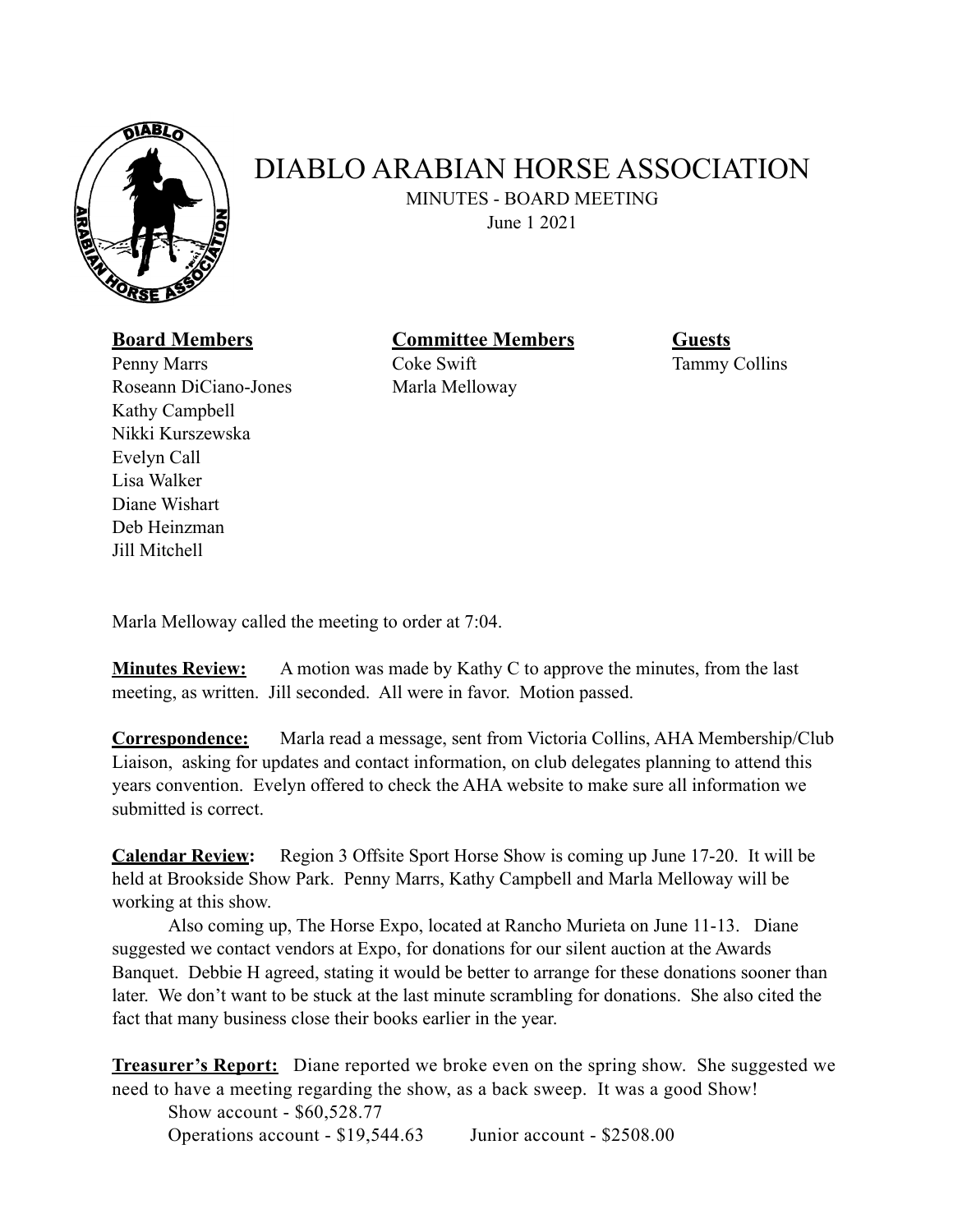## COMMITTEE REPORTS

**Awards Banquet:** Penny contacted Bebe's, where we held the last Awards Dinner. Due to the fact there are no firm forward guidelines regarding Covid restrictions, the restaurant is not taking reservations at this time. We will be contacted, probably in October. However, we are first on the list, and our possible dates in January 2022, are open. The same room we used before is available. It will accommodate 100 people, had good acoustics, good service, easily accessed from the freeway and is a fairly central location. The board, in general, agreed on these points. Debbie H mentioned, we could still look for alternative venues.

**Breed Awareness/Public Relations:** Kathy C reminded us, that at the last meeting, we had talked about making videos. Nikki volunteered to interview Jenna Hansz and Brittney Edwards, asking them 3 questions; 1. Favorite thing about showing, 2. Most rewarding thing about riding, 3. Favorite thing about Arabians. Tammy suggested adding Most memorable Horse Show experience.

 Tammy also informed us that Arabian Horse Times does interviews. They are very professional, and at a potential cost of \$275-\$300, worth looking into. AHT will be at Mid Summer/Youth Nationals, where many of our club members are showing. Tammy offered to contact Ashley Toye, Advertising/Marketing, and Ryan Hoyt, to possibly make something happen. Jill will put together a list of trainers that may have DAHA members, going to Mid Summer/Youth. So far, the list includes Jill Mitchell, Tammy Collins, Bret Becker and the Saldanas. Evelyn will send out an updated list of juniors.

 Penny brought up putting on a playday at Robertson Park, in Livermore. It would be all fun events, like The No Spill Wine Glass Carry, Ring toss, Egg in the spoon, etc. It could be open to anyone with a horse, and hopefully, open to the public.

 Diane and Tammy, both, reiterated we should put on a Value show in Pleasanton. Diane will check with Leigha, who was going to find out about the availability and cost of the Pleasanton site. Jill offered to check with Nancy, who just worked a Value show at that location. Jill felt it should be open to all breeds. Tammy mentioned Shannon Tierney offered jackpot prizes, for enticement. The general consensus was August would be a good time to put it on, however, that doesn't leave much time to put it together. Diane stated, if not this year, next year.

**Club Excellence Entry:** Marla will contact Golden Gate Fields regarding our participation in future Sunday Day at the Races.

 Any videos made, can be used for the Club Excellence entry. Deadline for the Club Excellence Entry is August 15.

**Convention:** Evelyn will check to make sure AHA has our current delegate information. Tammy asked for an advocate at the convention, regarding 10 and under Western Riding classes. Jill suggested she talk to the committee and write up a resolution to be presented at the Convention. Email Jessica Bean, Chair of Working Western for guidance. Evelyn added, anyone can attend the convention, if they pay their own way, they just can't vote.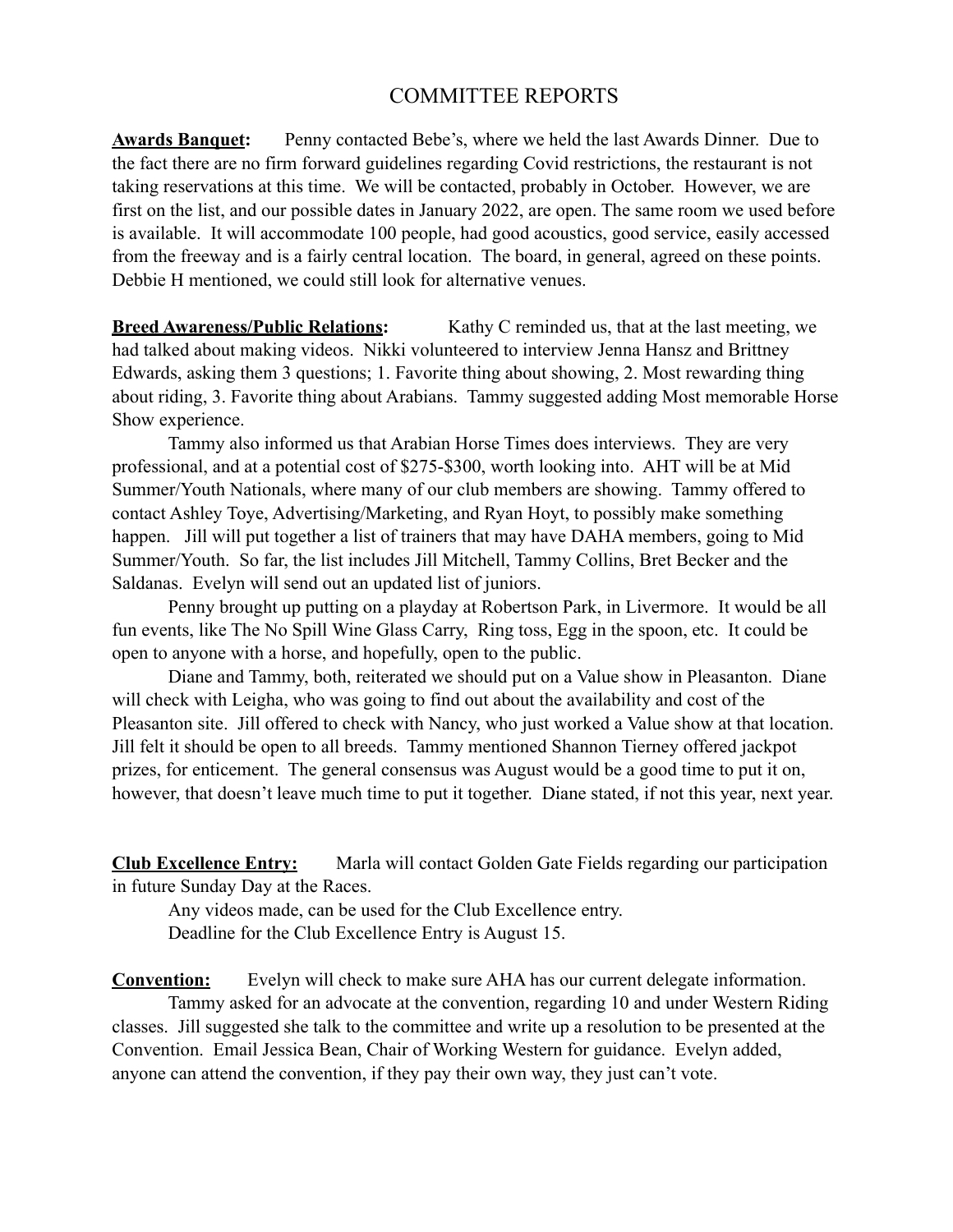**Family Outreach:** Jill asked if anyone was willing to take on this item. Through general concensus, it was decided to move it to the category of Breed Awareness.

**High Point Program:** Kathy C said she already had 2 entries for High Point; Amanda Scott and Mike Tracey. Neither one is a current DAHA member. Debbie H suggested Kathy email both, thanking them for their participation and reminding them to renew their membership. Amanda had suggested we include a DAHA membership application with the High Point information. She said you can easily get show records from USEF, so you don't have to check and re-check entrants information.

 Denice Lanzini put the new HP flyer, edited by Debbie H, on our website. Kathy C reported we had 17 DAHA adults and 18 DAHA youth at the spring Show. She offered to mail High Point flyers to them. She also suggested our local trainers, Jill, Tammy, Leigha and Rachel, be asked for a list of their people, so we can mail them flyers, as well. Nikki offered to follow up with Rachel.

**Horse Shows:** Coke expressed thanks to Kathy Campbell, Penny Marrs, Lisa Walker, Roseann DiCiano-Jones, Denice Lanzini and Marla Melloway for their help at the spring show. Things ran smoothly with this fine crew. The final count was 148 horses, with 147 showing. We gathered \$3600 in patron sponsorships. This is an area we need to grow for future shows.

 Diane suggested we meet at her place in Discovery Bay, for a post show and future show meeting. **Tuesday, June 8, 2021** @ 5:30 was chosen. Those who can't attend, may be able to zoom.

| <b>Membership:</b> | Evelyn provided the following information: |             |           |
|--------------------|--------------------------------------------|-------------|-----------|
| Voting members 108 | Youth 32                                   | Associate 1 | Total 141 |

**Newsletter/Social Media/Website:** Jill will talk to John about getting our Facebook page straightened out and updated. He will work with Denice. Forms on the website need to be usable, possibly reformatted. Penny's husband, Richard, is willing to help with this.

 We need to send pictures from the show to Denice. Diane talked to Denice about coming up with a club plan, to keep our sites populated with current information.

**Racing:** Horses have moved into Pleasanton. Racing starts the weekend of June 18 and continues thru mid July. There's still a question about the rest of the fair scheduled races. Golden Gate fields may not host any. The problem seems to be Simulcast doesn't broadcast "Emerging breeds", so the races don't get bet. When the races don't get bet, there's no money in it for the tracks. There's a chance Arabian races may be run at Los Alamitos later in the year, possibly Nov/Dec.

 Diane proposed DAHA sponsor a race. Evelyn will look into which Arabian race at Pleasanton will be the best choice.

**Trail Rides:** Penny, unfortunately, is out of commission until her broken finger heals.

**Volunteer Awards:** Diane will handle the volunteer awards.